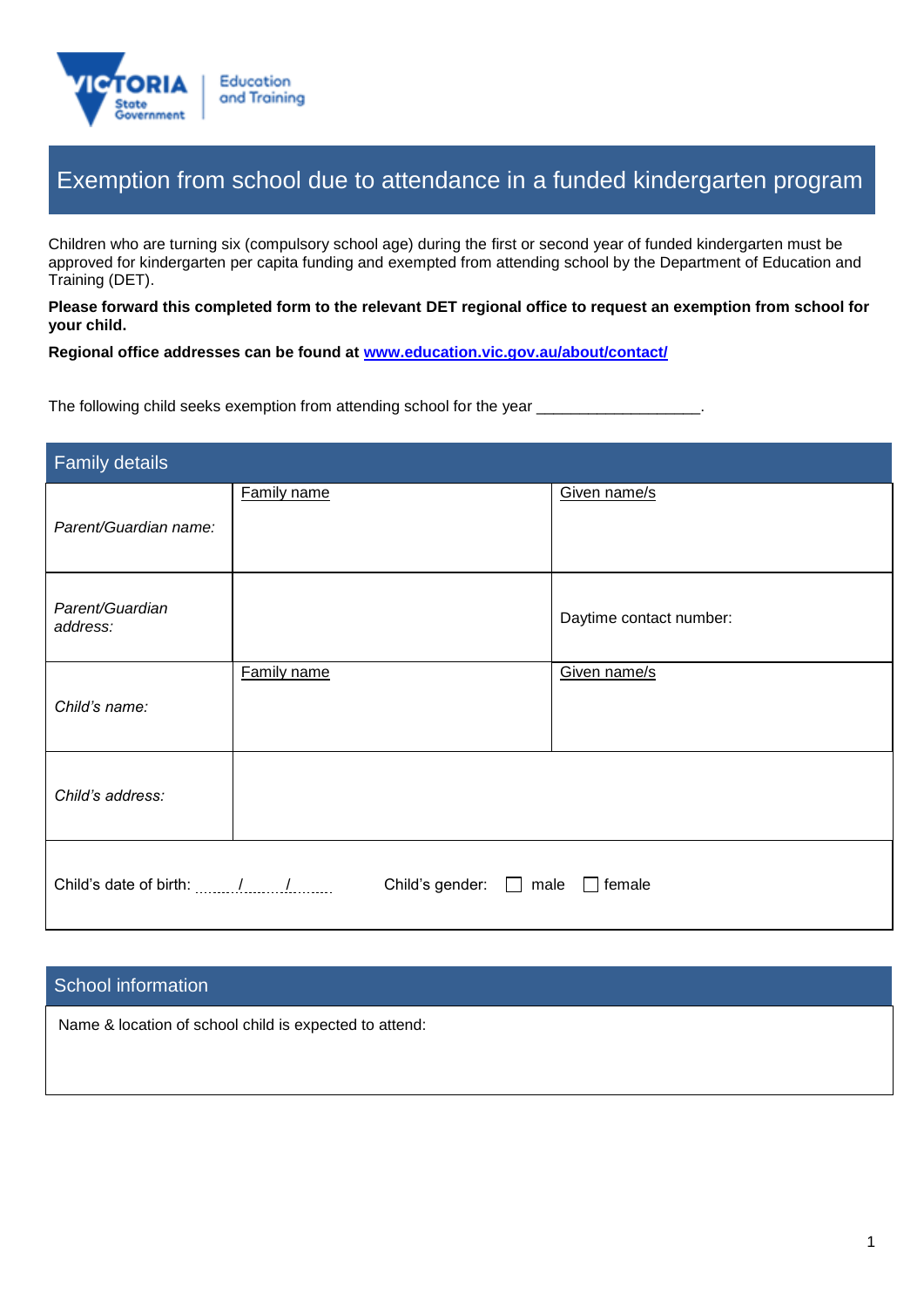| Children turning six during the FIRST year of funded kindergarten                                                                                                                                                                                                                                                                                                                                                                                                        |  |  |  |  |
|--------------------------------------------------------------------------------------------------------------------------------------------------------------------------------------------------------------------------------------------------------------------------------------------------------------------------------------------------------------------------------------------------------------------------------------------------------------------------|--|--|--|--|
| Complete the following for children turning six during the first year of funded kindergarten.                                                                                                                                                                                                                                                                                                                                                                            |  |  |  |  |
| Name & location of early childhood service child will be attending for their first year of funded kindergarten:                                                                                                                                                                                                                                                                                                                                                          |  |  |  |  |
| An exemption from school is requested because (please select a reason):                                                                                                                                                                                                                                                                                                                                                                                                  |  |  |  |  |
| The family has moved from interstate or overseas where the school entry age criteria is different to that applied in<br>Victoria                                                                                                                                                                                                                                                                                                                                         |  |  |  |  |
| The child's early education has been delayed due to chronic illness, disability or development delay                                                                                                                                                                                                                                                                                                                                                                     |  |  |  |  |
| The child is a refugee/asylum seeker who has suffered trauma and would benefit significantly from a year of<br>kindergarten before enrolling in school                                                                                                                                                                                                                                                                                                                   |  |  |  |  |
| The child has not been able to access kindergarten previously due to transient family circumstances                                                                                                                                                                                                                                                                                                                                                                      |  |  |  |  |
| Other special considerations (please provide details below):                                                                                                                                                                                                                                                                                                                                                                                                             |  |  |  |  |
|                                                                                                                                                                                                                                                                                                                                                                                                                                                                          |  |  |  |  |
| The parent/guardian is required to obtain written confirmation from a relevant professional (e.g. kindergarten teacher,<br>medical practitioner or an allied health professional) verifying the reason for exemption and why it is in the child's best<br>interest to attend kindergarten rather than commence at school. A copy of this written evidence and any other written<br>advice that supports the child's exemption from school must be attached to this form. |  |  |  |  |

## Children turning six during the **SECOND** year of funded kindergarten

**Complete the following for children turning six during the second year of funded kindergarten:**

Name & location of early childhood service where child is currently attending their first year of funded kindergarten:

Name & location of early childhood service child will be attending for a second year of funded kindergarten:

Please verify that a *Declaration of Eligibility for a Second Year of Funded Kindergarten* has been completed by the child's current early childhood service.

□ Yes

 $\Box$  No

### **Signature**

Name of parent/guardian:

Date submitted: / /

| Signature of parent/guardian: |  |  |
|-------------------------------|--|--|
|-------------------------------|--|--|